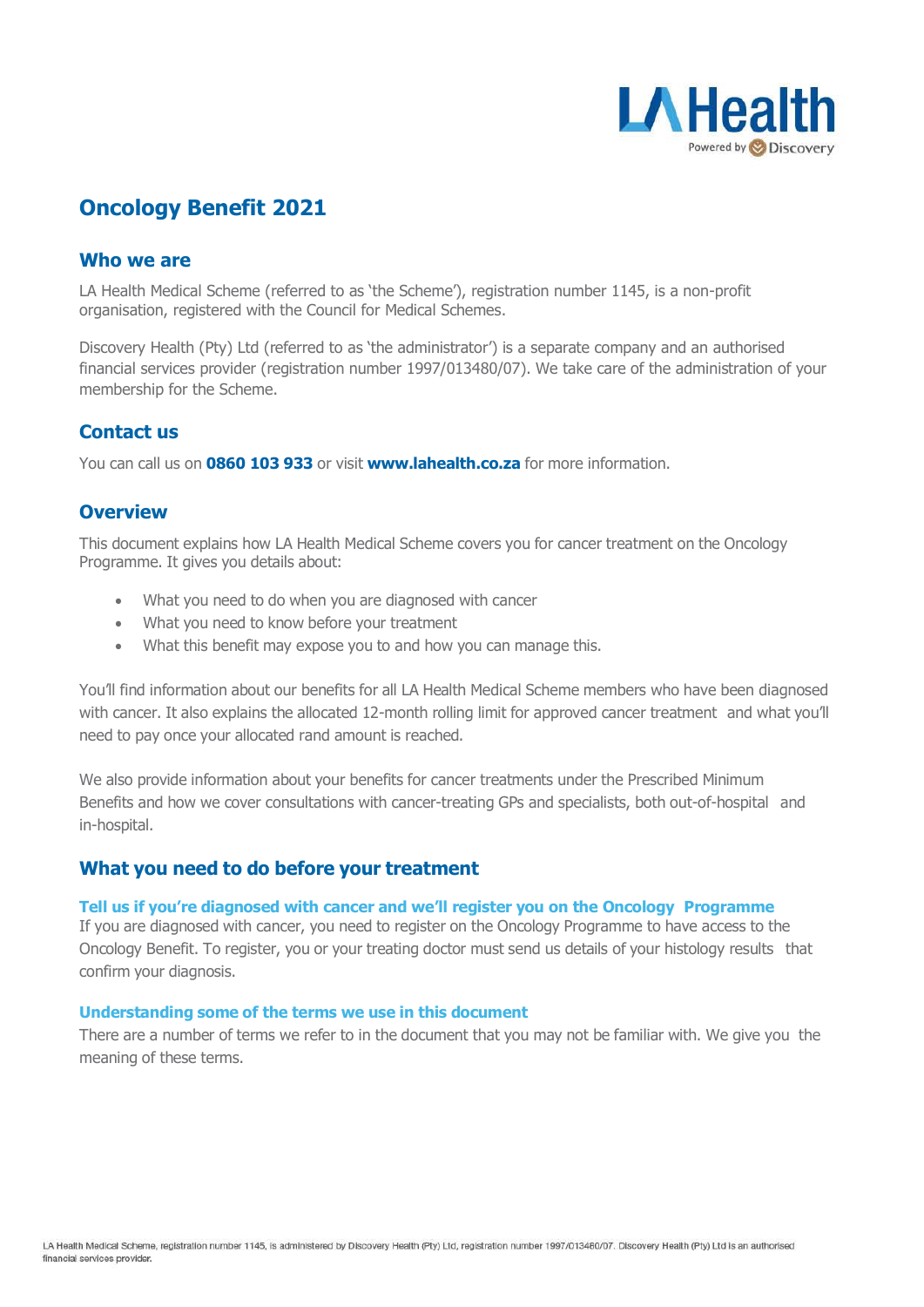

| <b>Terminology</b>                                                                         | <b>Description</b>                                                                                                                                                                                                                                                                                       |
|--------------------------------------------------------------------------------------------|----------------------------------------------------------------------------------------------------------------------------------------------------------------------------------------------------------------------------------------------------------------------------------------------------------|
| <b>Above Threshold</b><br><b>Benefit or Insured</b><br><b>Procedures</b><br><b>Benefit</b> | The Above Threshold Benefit is included on the LA Comprehensive Benefit<br>Option. The Insured Procedures Benefit is included on the<br>LA Core and LA Active Benefit Options. This is when the Scheme starts<br>paying for non-hospital expenses once you have reached a certain<br>accumulated amount. |
| <b>Centres</b>                                                                             | Medical facilities that the Scheme has chosen to partner with. We will refer<br>you to your nearest centre for treatment. You can choose not to go to our<br>centres, but then your cover will be limited.                                                                                               |
| <b>Co-payment</b>                                                                          | The portion that you have to pay yourself, for example when the<br>amount the Scheme pays is less than what your doctor charges.                                                                                                                                                                         |
| <b>Day-to-day Benefits</b>                                                                 | The funds available in the Medical Savings Account, the Above<br>Threshold Benefit or Insured Procedures Benefit.                                                                                                                                                                                        |
| <b>Deductible</b>                                                                          | The amount that you must pay upfront to the hospital or day<br>clinic. You must pay this amount from your own pocket.                                                                                                                                                                                    |
| <b>LA Health Rate</b>                                                                      | The rate that the Scheme sets for paying claims from healthcare<br>professionals.                                                                                                                                                                                                                        |
| ICD-10 code                                                                                | A clinical code that describes diseases and signs, symptoms, abnormal<br>findings, complaints, social circumstances and external causes of<br>injury or diseases, as classified by the World Health Organization<br>$(WHO)$ .                                                                            |
| <b>Morphology code</b>                                                                     | A clinical code that describes the specific histology and behavior, and<br>indicates whether a tumour is malignant, benign, in situ, or uncertain<br>(whether benign or malignant) as classified by the World Health<br>Organization (WHO).                                                              |
| <b>Payment</b><br>arrangements                                                             | We have payment arrangements in place with specific specialists and GPs<br>to pay them in full at a higher rate. When you use these providers, you<br>won't need to make a co-payment.                                                                                                                   |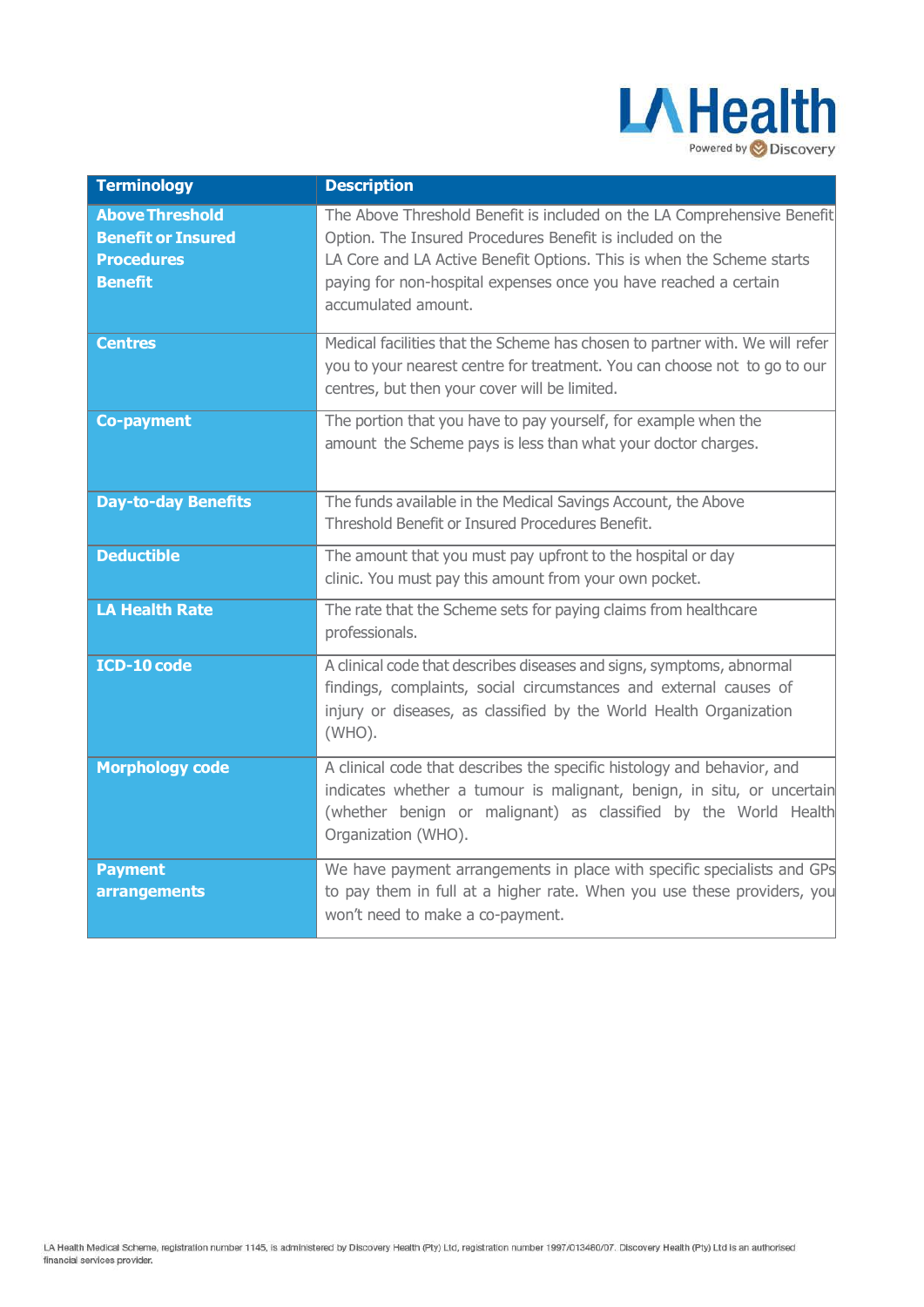

| <b>Terminology</b>                           | <b>Description</b>                                                                                                                                                                                                                                                                                                                                                                                                                    |
|----------------------------------------------|---------------------------------------------------------------------------------------------------------------------------------------------------------------------------------------------------------------------------------------------------------------------------------------------------------------------------------------------------------------------------------------------------------------------------------------|
| <b>Prescribed Minimum</b><br><b>Benefits</b> | A set of conditions that all medical schemes must provide a basic level of<br>cover for. This basic level of cover includes the diagnosis, treatment and<br>costs of the ongoing care of these conditions.                                                                                                                                                                                                                            |
| 12-month cycle limit                         | When a member is diagnosed with cancer, Benefits are individualised for a<br>12-month period. For example, if you are newly diagnosed in early March<br>and register on the Oncology Programme in March, your 12-month cycle<br>limit will begin in March and will refresh 12 months later (end of February<br>the following year). We call it a rolling limit since it may "roll over" at year<br>end and continue in the next year. |

# **The Oncology Benefit at a glance**

### **We cover the first portion of your treatment over a 12-month cycle in full**

Except for LA KeyPlus, depending on your benefit option, the Oncology Programme covers the first R228 000 or R456 000 of your approved cancer treatment over a 12-month cycle.

Once your treatment costs go over this amount, the Scheme will pay 80% of all further treatment for non-PMB cancers and you will need to pay the balance from your own pocket. This amount could be more than 20% if your treatment cost is higher than the LA Health Rate. Approved PMB care is paid in full from the Scheme's DSPs.

This does not apply to the LA KeyPlus Benefit Option.

We cover all cancer-related healthcare services up to 100% of the LA Health Rate from health professionals who do not have a payment arrangement with the Scheme. You might have a co-payment if your healthcare professional charges more than this rate. Health professionals who have a payment arrangement with the Scheme will be funded at the agreed rate.

# **Treatment provided by your cancer specialist and other healthcare providers that add up to the 12-month rolling limit include:**

- Chemotherapy and radiotherapy
- Technical planning scans
- Implantable cancer treatments, including brachytherapy and Gliadel® wafers
- Hormonal therapy related to your cancer
- Consultations with your cancer specialist
- Fees charged by accredited facilities
- Specific blood tests related to your condition
- Materials used in the administration of your treatment, for example drips and needles
- Medicine on a medicine list (formulary) to treat pain, nausea and mild depression as well as other medicine used to treat the side effects of your cancer treatment (except schedule 0, 1 and 2 medicine)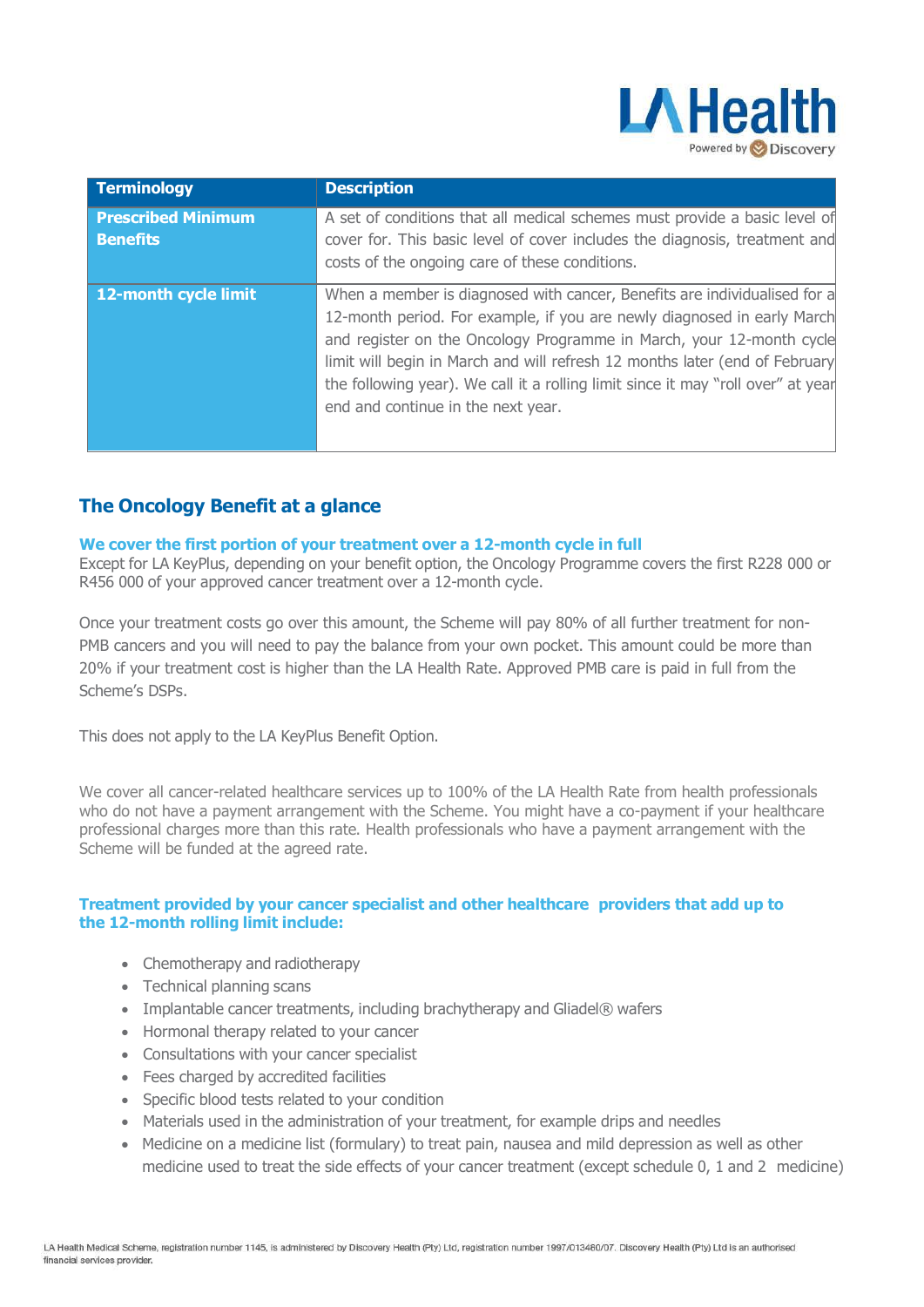External breast prostheses and special bras Stoma products



- Oxygen
- Radiology requested by your cancer specialist, which includes:
	- o Basic X-rays
	- o CT, MRI and PET-CT scans related to your cancer
	- o Ultrasound, isotope or nuclear bone scans
	- o Other specialised scans, for example a gallium scan.
- Scopes such as bronchoscopy, colonoscopy and gastroscopy that are used in the management of your cancer. Please note that we will fund up to a maximum of two scopes from your Oncology Benefit for the management of your condition, if you are enrolled in the Oncology Programme.

All costs related to your approved cancer treatment including Prescribed Minimum Benefit treatment during the 12-month period, will add up to the 12-month cycle cover amount.

# **We pay certain treatments from your day-to-day benefits**

Other needs related to your condition and treatment that is not covered from the Oncology Benefit will be paid from the available funds in your day-to-day benefits. This includes, for example, wigs.

# **You have full cover for doctors that have an agreement with us**

You can benefit by using doctors and other healthcare providers, like hospitals that have an agreement with us, because we will cover their approved procedures in full at the agreed rate.

### **You have cover for bone marrow donor searches and transplants**

Bone marrow transplant costs do not add up to the 12-month rand limit for cancer treatment The Scheme covers you for bone marrow donor searched and transplants up to the agreed rate, if you adhere to our protocols. Your cover is subject to review and approval**.**

### **We need the appropriate ICD-10 codes on accounts**

All accounts for your cancer treatment must have the relevant and correct ICD-10 codes for us to pay it from the Oncology Benefit. To ensure there isn't a delay in paying your doctor's accounts, it would be helpful if you double check to make sure that they have included the ICD-10 codes.

# **Understanding what is included in your cancer benefits**

### **Prescribed Minimum Benefits**

Prescribed Minimum Benefits is a set of conditions for which all medical schemes must provide a basic level of cover. This basic level of cover includes the diagnosis, treatment and costs of the ongoing care of these conditions.

The aim of the Prescribed Minimum Benefits is to ensure that no matter what benefit option you are on, there is always a basic level of cover for these conditions.

Cancer is one of the conditions covered under the Prescribed Minimum Benefits. We will cover your treatment in full as long as you meet all three of these requirements for funding.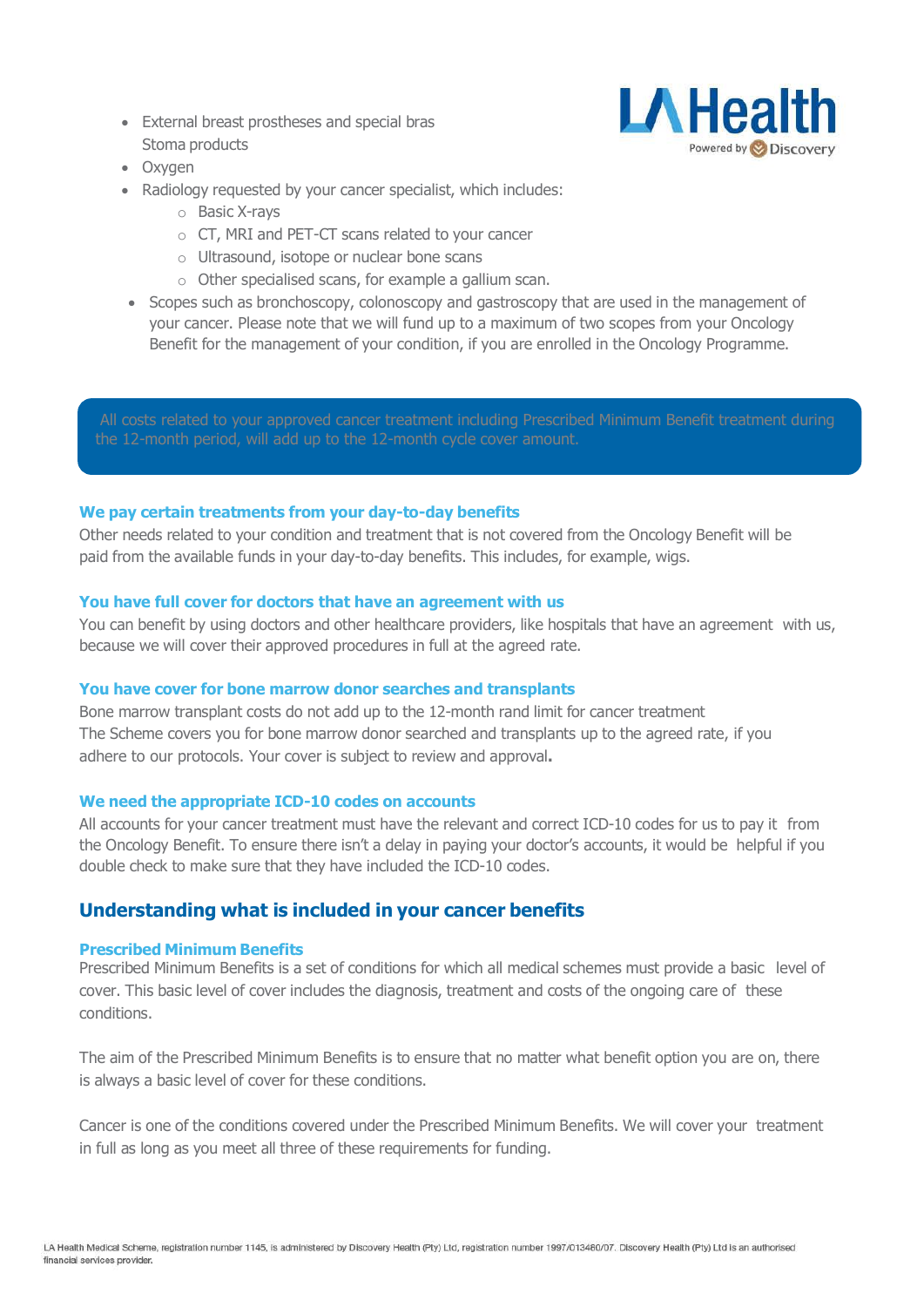

| Your condition must be part of the list of defined<br>conditions for Prescribed Minimum Benefits.                   | You may need to send us the results of your medical<br>tests and investigations that confirm the diagnosis for<br>your condition. |
|---------------------------------------------------------------------------------------------------------------------|-----------------------------------------------------------------------------------------------------------------------------------|
| The treatment you need must match the treatments<br>included as part of the defined benefits for your<br>condition. | There are standard treatments, procedures,<br>investigations and consultations for each condition.                                |
| You must use a doctor, specialist or other healthcare<br>provider who has an agreement with the Scheme.             | There are some cases where this is not necessary, for<br>example a life-threatening emergency.                                    |

# **Tests to confirm a diagnosis (diagnostic work-up)**

This refers to certain out-of-hospital pathology and radiology tests and investigations that are carried out in diagnosing your cancer. We may pay these from your day-to-day benefits. Once confirmed, you can request for us to review these diagnostic tests to be funded as a Prescribed Minimum Benefit.

### **You may apply for us to review this decision**

We will review this decision if you or your doctor sends us new information about your condition or information that was not sent with the original application. We will review the individual circumstances of the case, but please note this process does not guarantee funding approval

### **You can dispute our funding decisions in certain circumstances**

If you disagree with our decision on the PMB cover you requested, there is a formal disputes process that you can follow. Call us on 0860 103 933 to request a disputes application form.

# **The Oncology Programme at a glance**

### **Tell us about your cancer treatment and we'll tell you how we will cover it**

If you need cancer treatment, your cancer specialist must send us your treatment plan for approval before starting with the treatment. We will only fund your cancer treatment from the Oncology Benefit if your treatment plan has been approved and meets the terms and conditions of the Scheme.

You have cover from the Prescribed Minimum Benefits, but you must use a healthcare provider who has an agreement with us and your treatment must match the treatment included as part of the defined benefits for your condition, or you will have a co-payment. Refer to the section Understanding what is included in your cancer benefits for more information about the Prescribed Minimum Benefits.

#### **Use approved treatment methods and medicine**

LA Health does not pay for medicine and treatment that are not approved or registered by the Medicines Control Council of South Africa (MCC). This includes treatment that has not been sufficiently tested as well as herbal or traditional treatments.

We also do not cover PET-CT scans or any other cancer treatment that we have not approved.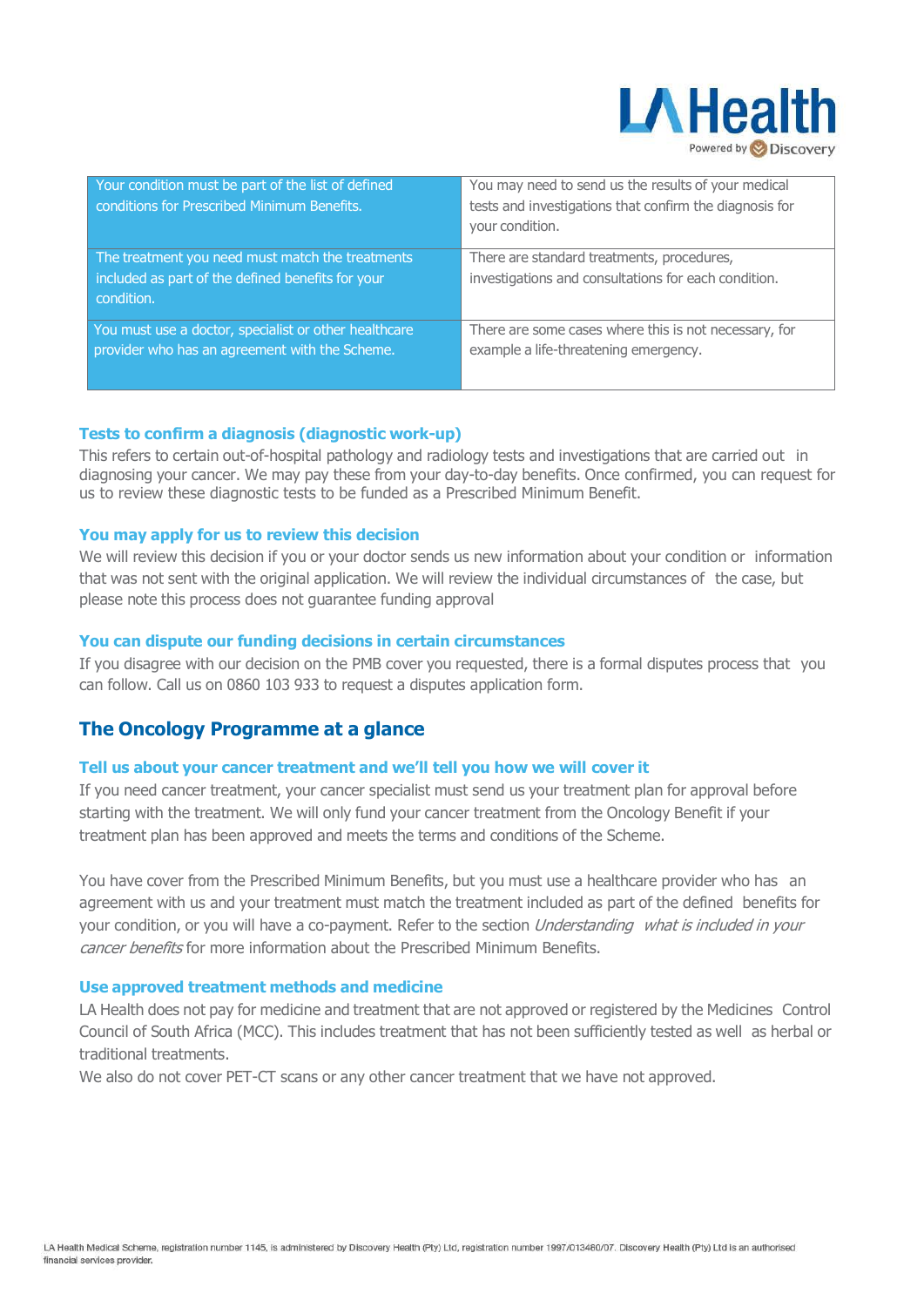

### **Use doctors who have an agreement with us**

If we have an agreement with your doctor, the Scheme will pay all your approved treatment costs. If we don't have an agreement with your doctor, you will have to pay any difference between what is charged and what the Scheme pays.

Where there are no payment agreements for healthcare professionals such as radiologists (basic radiology), orthotists and prosthetists we pay these in full from the Oncology Benefit.

We cover you in full if you visit these healthcare providers who are in the Scheme's network:

| <b>Cancer-treating specialists: out of hospital</b> |                                                                                                                                                                                                               |  |
|-----------------------------------------------------|---------------------------------------------------------------------------------------------------------------------------------------------------------------------------------------------------------------|--|
| All other benefit options<br>except LA KeyPlus      | Any cancer specialist who is part of our Premier Rate payment<br>arrangement. (For specialists on other payment arrangements you<br>may have a co-payment).                                                   |  |
| LA KeyPlus                                          | For specialists not on the KeyCare ICON Network you may have a<br>co-payment.                                                                                                                                 |  |
| <b>Cancer-treating GPs</b>                          |                                                                                                                                                                                                               |  |
| All other benefit options<br>except LA KeyPlus      | Any GP who is on the Scheme's GP Network and is a member of<br>the South African Oncology Consortium (SAOC).                                                                                                  |  |
| LA KeyPlus                                          | Primary or Secondary chosen GP who is part of the KeyCare GP<br>Network.                                                                                                                                      |  |
| <b>In-hospital admissions</b>                       |                                                                                                                                                                                                               |  |
| All other benefit options                           | Once your benefits have run out, you should use any KeyCare                                                                                                                                                   |  |
| except LA KeyPlus                                   | Network hospital or a state hospital that have an agreement with us.                                                                                                                                          |  |
| LA KeyPlus                                          | Any KeyCare Network hospital or a state hospital that has a contract<br>with the Scheme.                                                                                                                      |  |
| <b>In-hospital specialist consultations</b>         |                                                                                                                                                                                                               |  |
| All other benefit options<br>except LA KeyPlus      | All specialists who are part of the Premier Rate payment arrangement.<br>Any specialist practicing in a state hospital who has an agreement with<br>the Scheme.                                               |  |
| LA KeyPlus                                          | Any specialist participating in a KeyCare Specialist Network. Any<br>cancer specialist in the KeyCare ICON network.<br>Any specialist practicing in a state hospital who has an agreement with<br>the Scheme. |  |
| <b>Medicine for your cancer care (Pharmacy)</b>     |                                                                                                                                                                                                               |  |
| All other benefit options<br>except LA KeyPlus      | Certain approved specialised treatment must be obtained from our<br>designated pharmacy service provider.                                                                                                     |  |
| LA KeyPlus                                          | All approved cancer related treatment must be obtained from the<br>designated pharmacy service provider.                                                                                                      |  |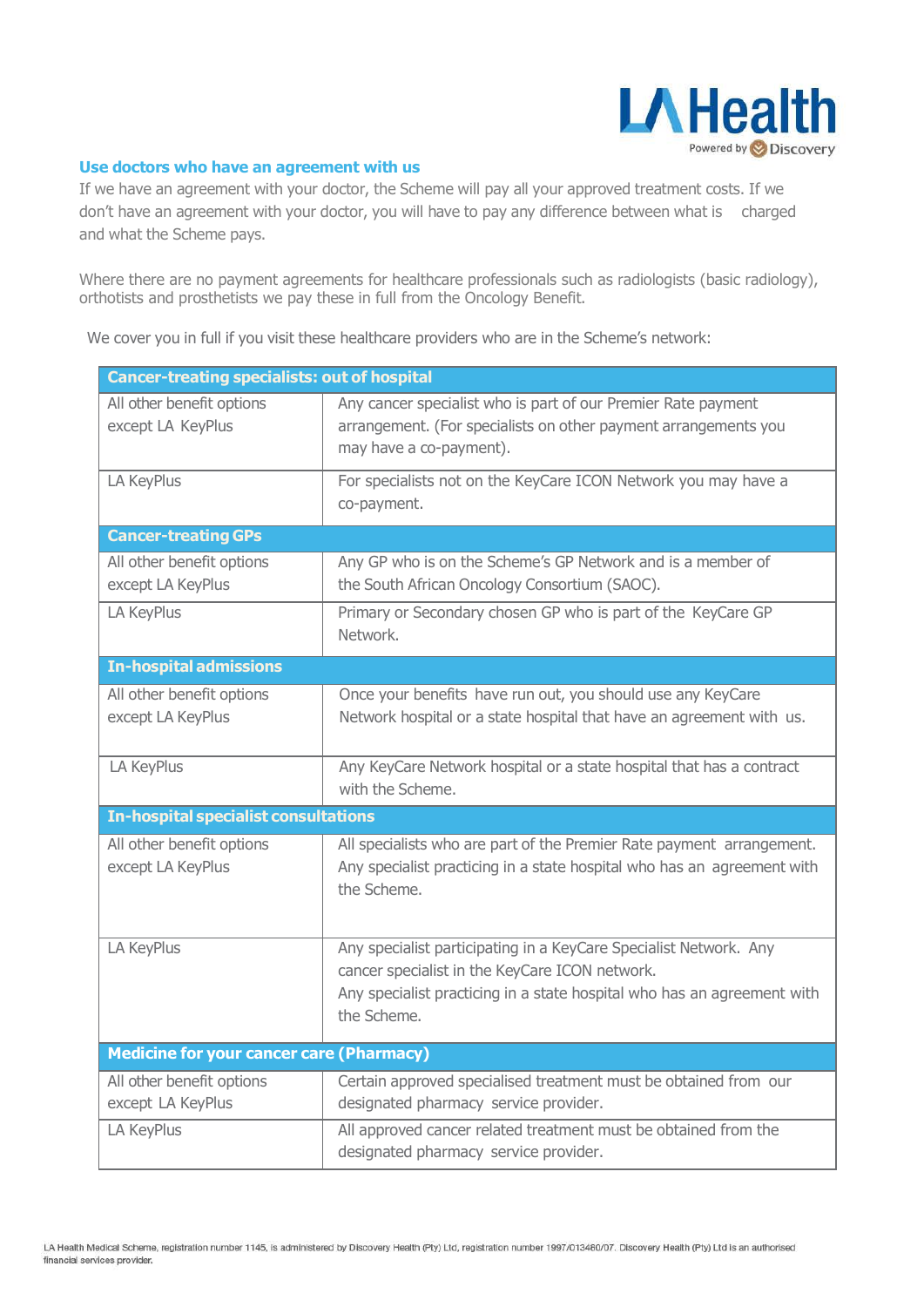

Find a healthcare professional at [www.lahealth.co.za](http://www.lahealth.co.za/) or call us on 0860 103 933 to find healthcare service providers where you won't have shortfalls.

# **Benefits available on your Benefit Option**



Please call us on 0860 103 933 to register on the Oncology Programme.

### **Cancer treatment**

We cover the first R456 000 of your approved cancer treatment over a 12-month benefit cycle. Once your treatment costs go over this amount, the Scheme will pay 80% of the LA Health Rate of all further treatment and you will need to pay the balance from your own pocket. This amount could be more than 20% if your treatment cost is higher than the LA Health Rate.

Radiology and pathology approved for your cancer treatment are also covered from the Oncology Benefit. Cancer treatment that falls within the Prescribed Minimum Benefits is always covered in full, with no copayment, if you use service providers who have agreements with us. Refer to the section *Understanding what* is included in your cancer benefits for more information.

# **Approved hospital admissions with administration of chemotherapy or radiotherapy for your cancer**

Claims for the oncologist, appropriate pathology, radiology, medicine as well as radiation therapy add up to the R456 000 amount for your cancer treatment.

### **Surgery for your cancer**

We pay the medical expenses incurred during an approved hospital admission from the Hospital Benefit and not the Oncology Benefit.

Implantable cancer treatments done in hospital, such as brachytherapy and Gliadel® wafers, are covered from the Oncology Benefit.

### **Bone marrow donor searches and transplantation**

You have access to local and international bone marrow donor searches and transplant up to the agreed rate, if you adhere to our protocols. Your cover is subject to review and approval treatment.

### **PET-CT scans**

We cover PET-CT scans subject to certain terms and conditions. You need to preauthorise PET-CT scans with us before having it done.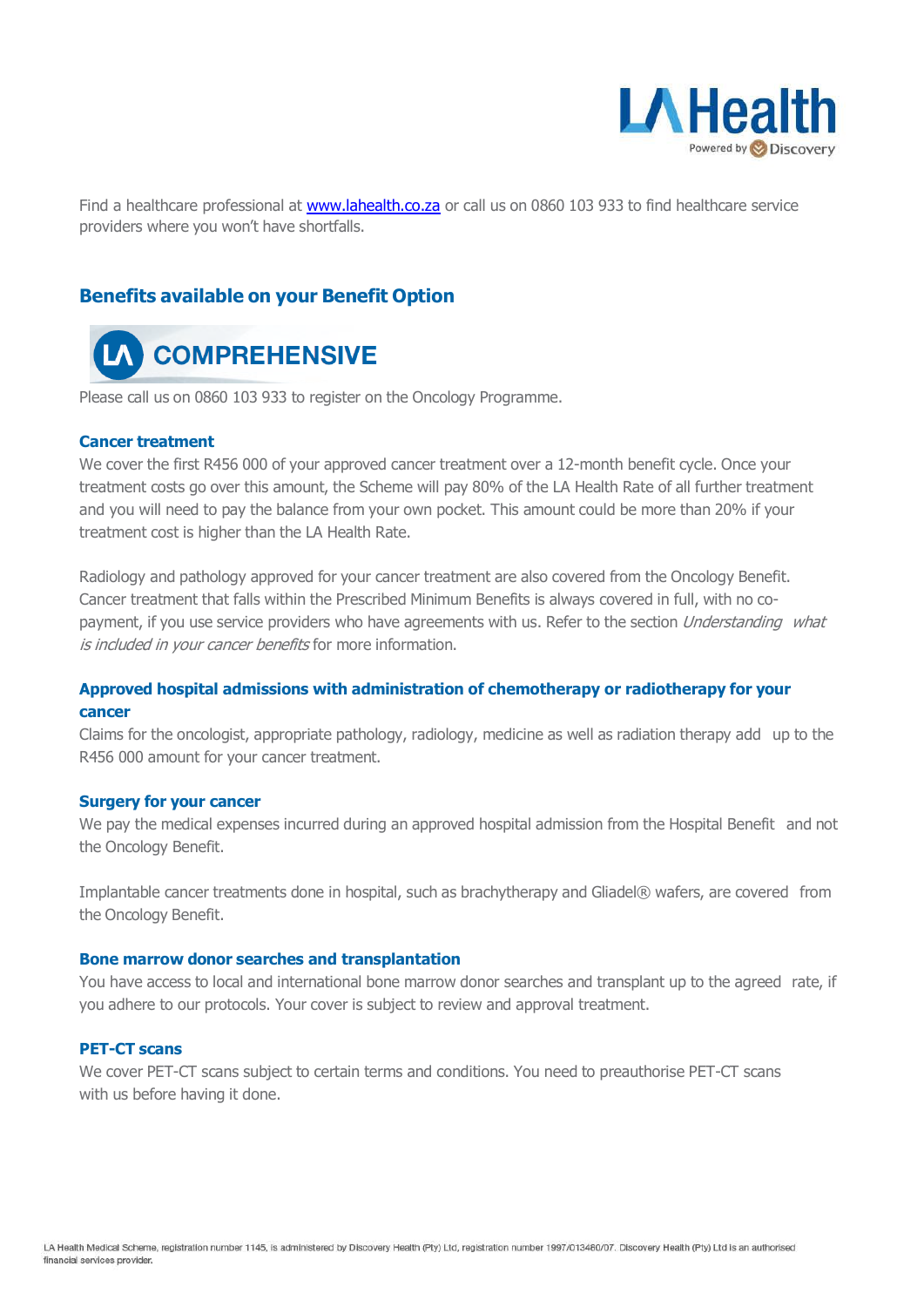

# **If we have approved your scan and you have it done in our PET scan network:**

The Scheme will pay up to the agreed rate if you have not used up the R456 000 amount for your cancer treatment. If you have used up this amount, the Scheme will pay 80% of the LA Health Rate and you must pay the shortfall. This amount could be more than 20% if your healthcare provider charges higher than the LA Health Rate.

# **If we have approved your scan and you have it done outside of our PET scan network:**

The Scheme will pay the scan cost up to R 456 000 amount for your cancer treatment and you will be liable for a 20 % co – payment for the use of a NON Network Provider. If you have used up this amount, the Scheme will pay 80 % of the LA Health Rate and you must pay the shortfall. You would be liable for a higher amount if your provider charges higher than the LA Health Rate.

### **Innovation Benefit**

Access to cover for a defined list of non – PMB novel and ultra-high cost cancer treatment.

The Scheme will pay up to 75 % of the cost for a defined list of high cost cancer – related medicines and new technologies on the LA Core and LA Comprehensive benefit options. The payment rule is applicable before and after the Oncology threshold is reached.

### **Wigs**

We pay for wigs from the available funds in your Medical Savings Account and Above Threshold Benefit. Wigs add up to the External Medical Items limit.



Please call us on 0860 103 933 to register on the Oncology Programme.

### **Cancer treatment**

We cover the first R456 000 of your approved cancer treatment over a 12-month benefit cycle in full. Once your treatment costs go over this amount, the Scheme will pay 80% of the LA Health Rate of all further treatment and you will need to pay the balance from your own pocket. This amount could be more than 20% if your treatment cost is higher than the LA Health Rate. Radiology and pathology approved for your cancer treatment are also covered from the Oncology Benefit.

Cancer treatment that falls within the Prescribed Minimum Benefits is always covered in full, with no copayment, if you use service providers who have an agreement with us. Refer to the section Understanding what is included in your cancer benefits for more information on this.

# **Approved hospital admissions with administration of chemotherapy or radiotherapy for your cancer**

Claims for the oncologist, appropriate pathology, radiology, medicine as well as radiation therapy add up to the R456 000 amount for your cancer treatment.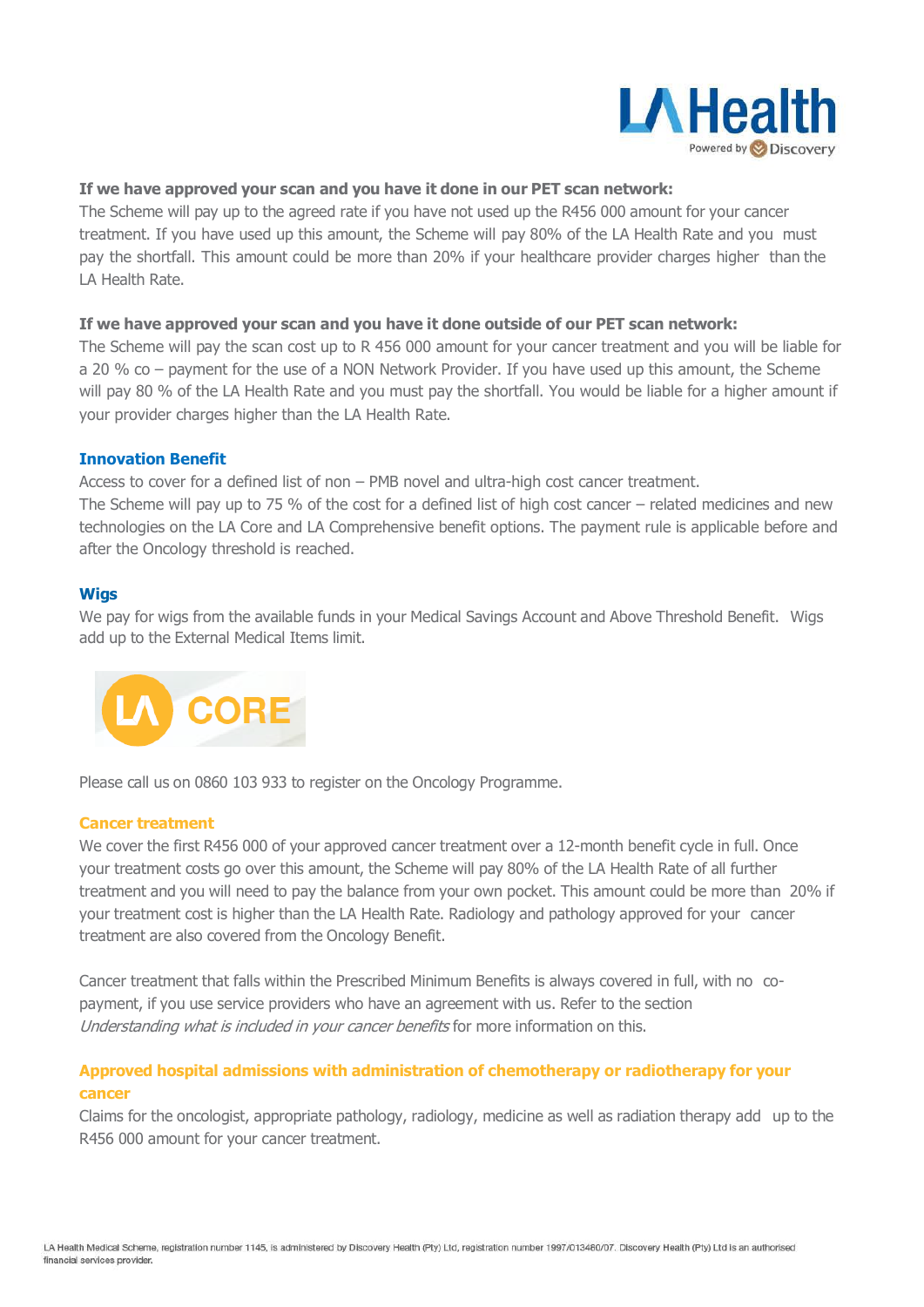

### **Surgery for your cancer**

We pay the medical expenses incurred during an approved hospital admission from the Hospital Benefit and not the Oncology Benefit. However, implantable cancer treatments done in hospital, such as brachytherapy and Gliadel® wafers, are covered from the Oncology Benefit.

### **Bone marrow donor searches and transplantation**

You have access to local and international bone marrow donor searches and transplant up to the agreed rate, if you adhere to our protocols. Your cover is subject to review and approval.

### **PET-CT Scans**

We cover PET-CT scans subject to certain terms and conditions. You need to preauthorise PET-CT scans with us before having them done.

### **If we have approved your scan and you have it done in our PET scan network:**

The Scheme will pay up to the agreed rate if you have not used up the R456 000 amount for your cancer treatment. If you have used up this amount, the Scheme will pay 80% of the LA Health Rate and you must pay the shortfall. This amount could be more than 20% if your healthcare provider charges higher than the LA Health Rate.

If we have approved your scan and you have it done outside of our PET scan network:

The Scheme will pay the scan cost up to R 456 000 amount for your cancer treatment and you will be liable for a 20 % co – payment for the use of a NON Network Provider. If you have used up this amount, the Scheme will pay 80 % of the LA Health Rate and you must pay the shortfall. You would be liable for a higher amount if your provider charges higher than the LA Health Rate.

#### **Innovation Benefit**

Access to cover for a defined list of non – PMB novel and ultra-high cost cancer treatment.

The Scheme will pay up to 75 % of the cost for a defined list of high cost cancer – related medicines and new technologies on the LA Core and LA Comprehensive benefit options. The payment rule is applicable before and after the Oncology threshold is reached.

#### **Wigs**

We pay for wigs from the available funds in your Medical Savings Account. Wigs add up to the External Medical Items limit.



Please call us on 0860 103 933 to register on the Oncology Programme.

### **Cancer treatment**

We cover the first R228 000 of your approved cancer treatment over a 12-month benefit cycle. Once your treatment costs go over this amount, the Scheme will pay 80% of the LA Health Rate of all further treatment and you will need to pay the balance from your own pocket. This amount could be more than 20% if your treatment cost is higher than the LA Health Rate. Radiology and pathology approved for your cancer treatment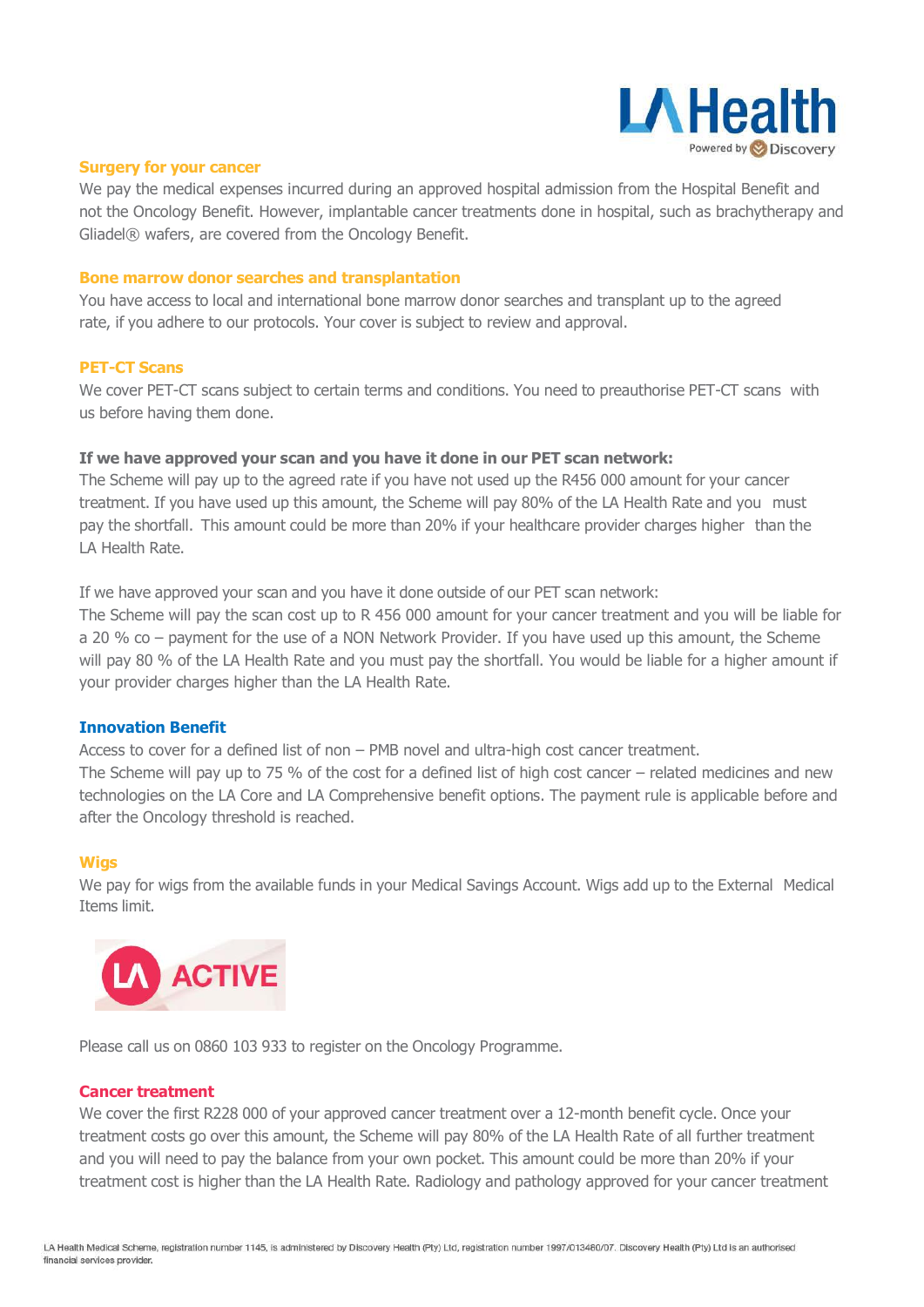are also covered from the Oncology Benefit.



Cancer treatment that falls within the Prescribed Minimum Benefits is always covered in full, with no co-payment if you use service providers who have an agreement with us. Refer to the section *Understanding what is* included in your cancer benefits for more information on this.

# **Approved hospital admissions with administration of chemotherapy or radiotherapy for your cancer**

Claims for the oncologist, appropriate pathology, radiology, medicine as well as radiation therapy add up to the R228 000 amount for your cancer treatment.

### **Surgery for your cancer**

We pay the medical expenses incurred during an approved hospital admission from the Hospital Benefit and not the Oncology Benefit. However, implantable cancer treatments done in hospital, such as brachytherapy and Gliadel® wafers, are covered from the Oncology Benefit.

### **Bone marrow donor searches and transplantation**

You have access to local and international bone marrow donor searches and transplant up to the agreed rate, if you adhere to our protocols. Your cover is subject to review and approval.

### **PET-CT scans**

We cover PET-CT scans subject to certain terms and conditions. You need to preauthorise PET-CT scans with us before having them done.

### **If we have approved your scan and you have it done in our PET scan network:**

The Scheme will pay up to the agreed rate if you have not used up the R228 000 amount for your cancer treatment. If you have used up this amount, the Scheme will pay 80% of the LA Health Rate and you must pay the shortfall. This amount could be more than 20% if your healthcare provider charges higher than the LA Health Rate.

### **If we have approved your scan and you have it done outside of our PET scan network:**

The Scheme will pay the scan cost up to R 228 000 amount for your cancer treatment and you will be liable for a 20 % co – payment for the use of a NON Network Provider. If you have used up this amount, the Scheme will pay 80 % of the LA Health Rate and you must pay the shortfall. You would be liable for a higher amount if your provider charges higher than the LA Health Rate.



Please call us on 0860 103 933 to register on the Oncology Programme.

#### **Cancer treatment**

We cover the first R228 000 of your approved cancer treatment over a 12-month benefit cycle. Once your treatment costs go over this amount, the Scheme will pay 80% of the LA Health Rate of all further treatment and you will need to pay the balance from your own pocket. This amount could be more than 20% if your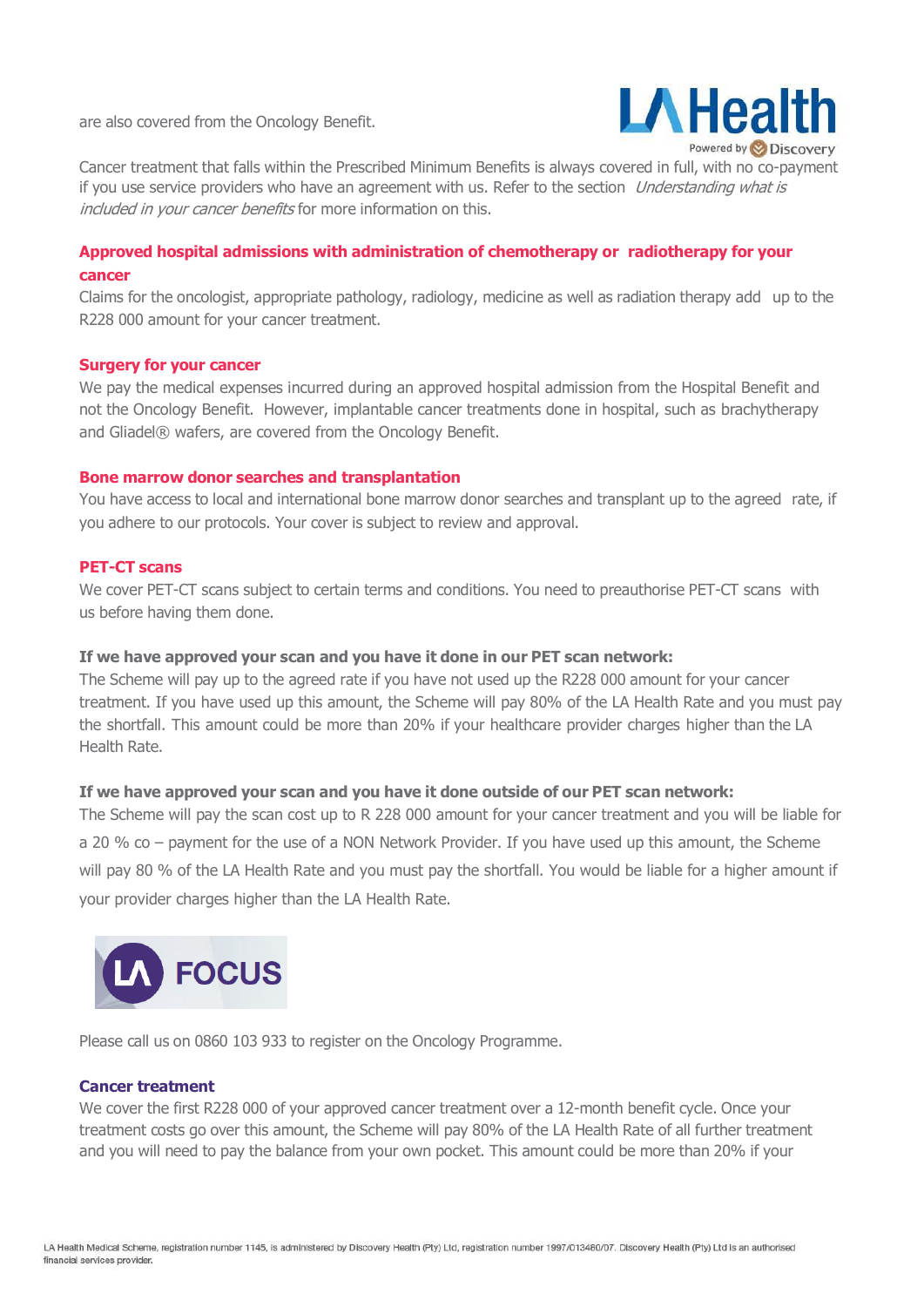

treatment cost is higher than the LA Health Rate. Radiology and pathology approved for your cancer treatment are also covered from the Oncology Benefit.

Cancer treatment that falls within the Prescribed Minimum Benefits is always covered in full, with no copayment, if you use service providers who have an agreement with us. Refer to the section Understanding what is included in your cancer benefits for more information on this.

Approved hospital admissions with administration of chemotherapy or radiotherapy for your cancer claims for the oncologist, appropriate pathology, radiology, medicine as well as radiation therapy add up to the R228 000 amount for your cancer treatment.

### **Surgery for your cancer**

We pay the medical expenses incurred during an approved hospital admission from the Hospital Benefit and not the Oncology Benefit. However, implantable cancer treatments done in hospital, such as brachytherapy and Gliadel® wafers, are covered from the Oncology Benefit.

### **Bone marrow donor searches and transplantation**

You have access to local and international bone marrow donor searches and transplant up to the agreed rate, if you adhere to our protocols. Your cover is subject to review and approval.

### **PET-CT scans**

We cover PET-CT scans subject to certain terms and conditions. You need to preauthorise PET-CT scans with us before having them done.

### **If we have approved your scan and you have it done in our PET scan network:**

The Scheme will pay up to the agreed rate if you have not used up the R228 000 amount for your cancer treatment. If you have used up this amount, the Scheme will pay 80% of the LA Health Rate and you must pay the shortfall. This amount could be more than 20% if your healthcare provider charges higher than the LA Health Rate.

#### **If we have approved your scan and you have it done outside of our PET scan network:**

The Scheme will pay the scan cost up to R 228 000 amount for your cancer treatment and you will be liable for a 20 % co – payment for the use of a NON Network Provider. If you have used up this amount, the Scheme will pay 80 % of the LA Health Rate and you must pay the shortfall. You would be liable for a higher amount if your provider charges higher than the LA Health Rate

#### **Wigs**

We pay for wigs from the available funds in your Medical Savings Account.



Please call us on 0860 103 933 to register on the Oncology Programme.